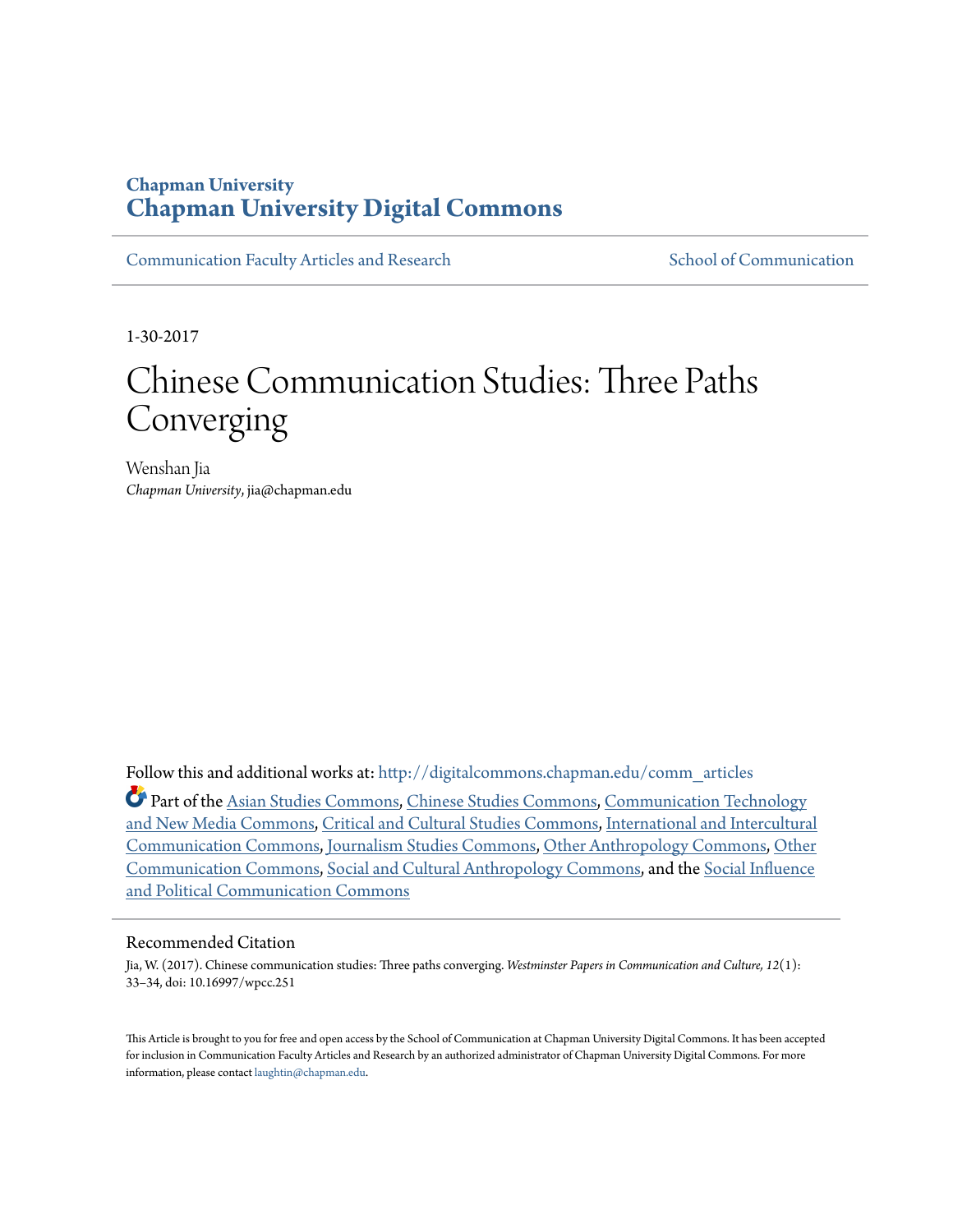## Chinese Communication Studies: Three Paths Converging

#### **Comments**

This article was originally published in *Westminster Papers in Communication and Culture*, volume 12, issue 1, in 2017. [DOI:10.16997/wpcc.251](http://dx.doi.org/10.16997/wpcc.251)

## **Creative Commons License**<br> **<b>C** <u>**Q Q**</u>

This work is licensed under a [Creative Commons Attribution 4.0 License.](http://creativecommons.org/licenses/by/4.0/)

### **Copyright**

The author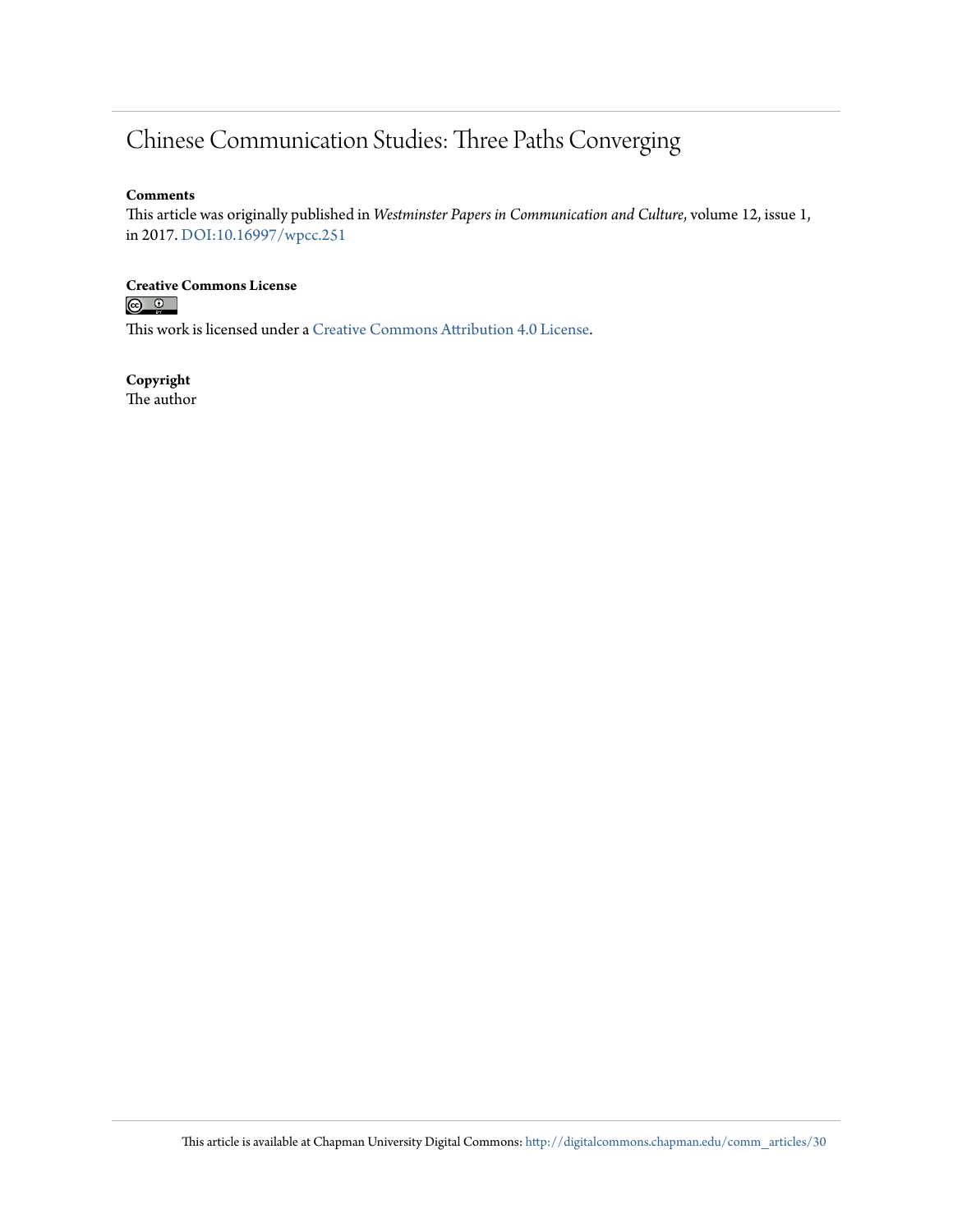## **COMMENTARY**

## Chinese Communication Studies: Three Paths Converging

Wenshan Jia

Renmin University of China and Chapman University, CA, CN [jia@chapman.edu](mailto:jia@chapman.edu)

This contribution presents the possibilities for anthropological and neo-Marxist media within the hugely expanding sector of Chinese communication studies. China has sourced mostly from the American positivist tradition but is increasingly taking on board European critical thinking but it also needs to absorb some of the depth and diversity of indigenous scholarship existing in Chinese.

Jia, Lu, and Heisey (2002) presented an influential meta-analysis of every example of communication studies in China at that time. The book chapter which talks about the rise of the discipline and scholarship of Chinese communication as an academic discipline (Jia et al., 2014) summarises some of Chinese language scholarship in Chinese and called for the creation of a humanistic tradition of Chinese and East Asia communication studies informed by indigenous perspectives and China's rich repertoire and vocabulary of concepts- face, guanxi or relations, goutong, harmony, and personhood etc.

Concluding that there is a need for all parties to do research on journalism and communication/ media in Asia, (particularly in China) from an anthropological perspective, this contribution argues that Asian scholars have a responsibility to create Asian approaches to communication and media studies. The effects of global neoliberalism is now being followed by a government response in China characterised in part by anti-corruption campaigns and a revival in Marxist approaches. A version of media studies that takes on board all the three elements would find fertile ground in the long run, supporting a more egalitarian and just China.

**Keywords:** Chinese communication studies; anthropology; indigenous; positivism; critical theory